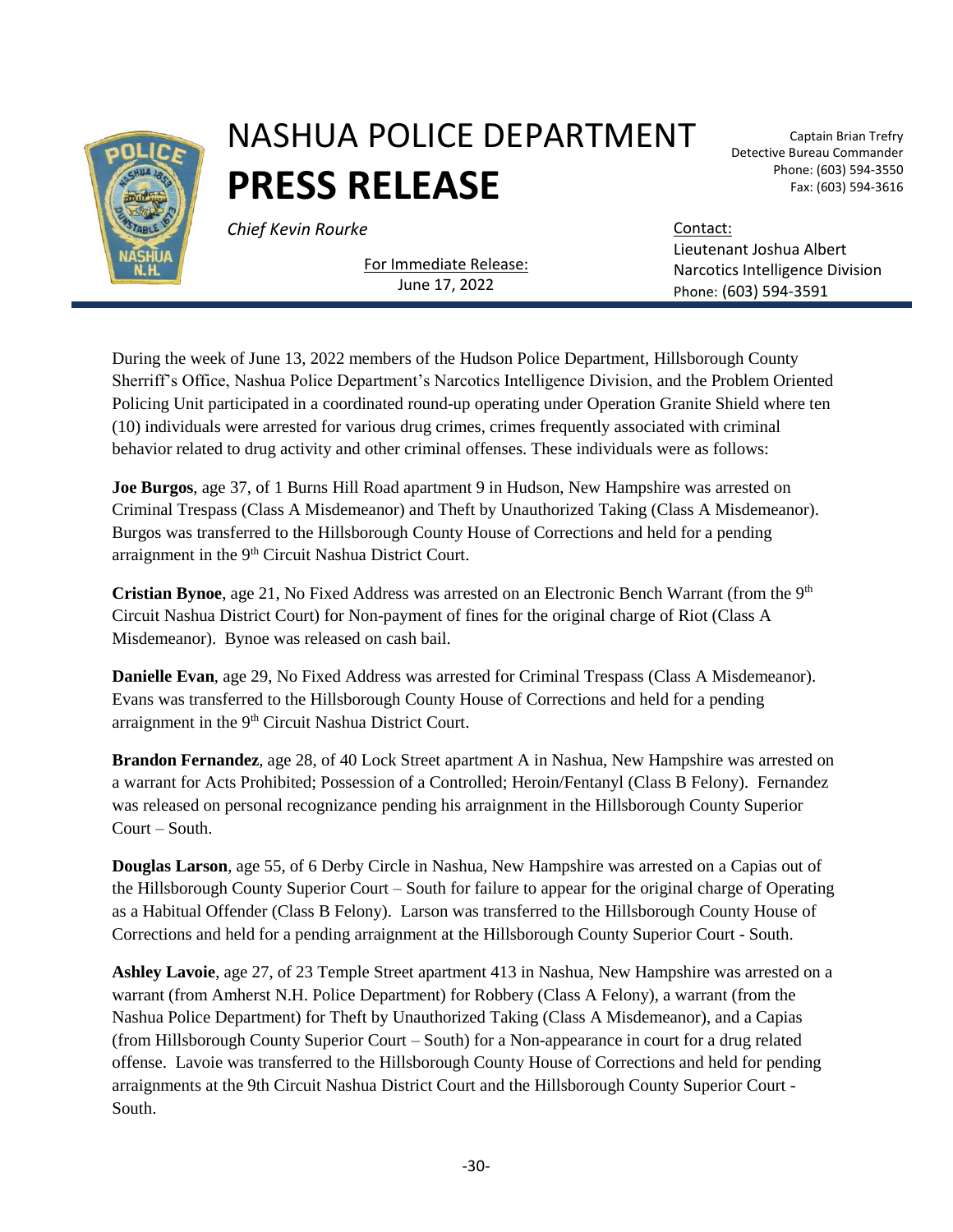**Christian Noury**, age 26, No Fixed address was arrested on an Electric Bench Warrant (from the 9th Circuit Nashua District Court) for Non-appearance in Court for the original charge of Domestic Violence: Stalking (Class A Misdemeanor). Noury was released on personal recognizance pending future arraignment at the 9th Circuit Nashua District Court.

**Jacob Patenaude**, age 26, No Fixed Address was arrested on an Electronic Bench Warrant (from the 9<sup>th</sup>) Circuit Nashua District Court) for Non-payment of fine for the original charge of driving after suspension (Class A Misdemeanor) and a Capias (from the Hillsborough County Superior Court – South) for Nonappearance in court for the original charge of Acts Prohibited; Possession of a Controlled Drug (Class B Felony). Patenaude was transferred to the Hillsborough County House of Corrections and held for pending arraignments at the 9th Circuit Nashua District Court and the Hillsborough County Superior Court -South.

**Deyni Reyes-Perez**, age 35, of 178 Broadway Street Methuen, Massachusetts was arrested for Driving without a Valid License (Class B Misdemeanor) and Acts Prohibited; Possession of a Controlled Drug with Intent to Distribute; Heroin/Fentanyl (Special Felony). Reyes-Perez was transferred to the Hillsborough County House of Corrections and held for a pending arraignment at the Hillsborough County Superior Court - South.

**Steven Floyd**, age 32, of 44 Chestnut Street apartment 1 in Nashua, New Hampshire was arrested on a warrant for Acts Prohibited; Sale of a Controlled Drug; Methamphetamine (Special Felony). Floyd was released on cash bail pending his future arraignment in the Hillsborough County Superior Court – South.

Citizens are urged to call the Narcotics Hotline at 603-594-3597 or utilize the Nashua Police Department's website www.NashuaPD.com with any information concerning illegal drug activity. If anyone has any further information regarding these cases, please call the Nashua Police Department Crime Line at 603-589-1665. If you have any questions, please contact the Narcotics Intelligence Division Detective Lieutenant Joshua Albert at 603-594-3591 or Detective Sergeant Matthew McConnell at 603-589-6315.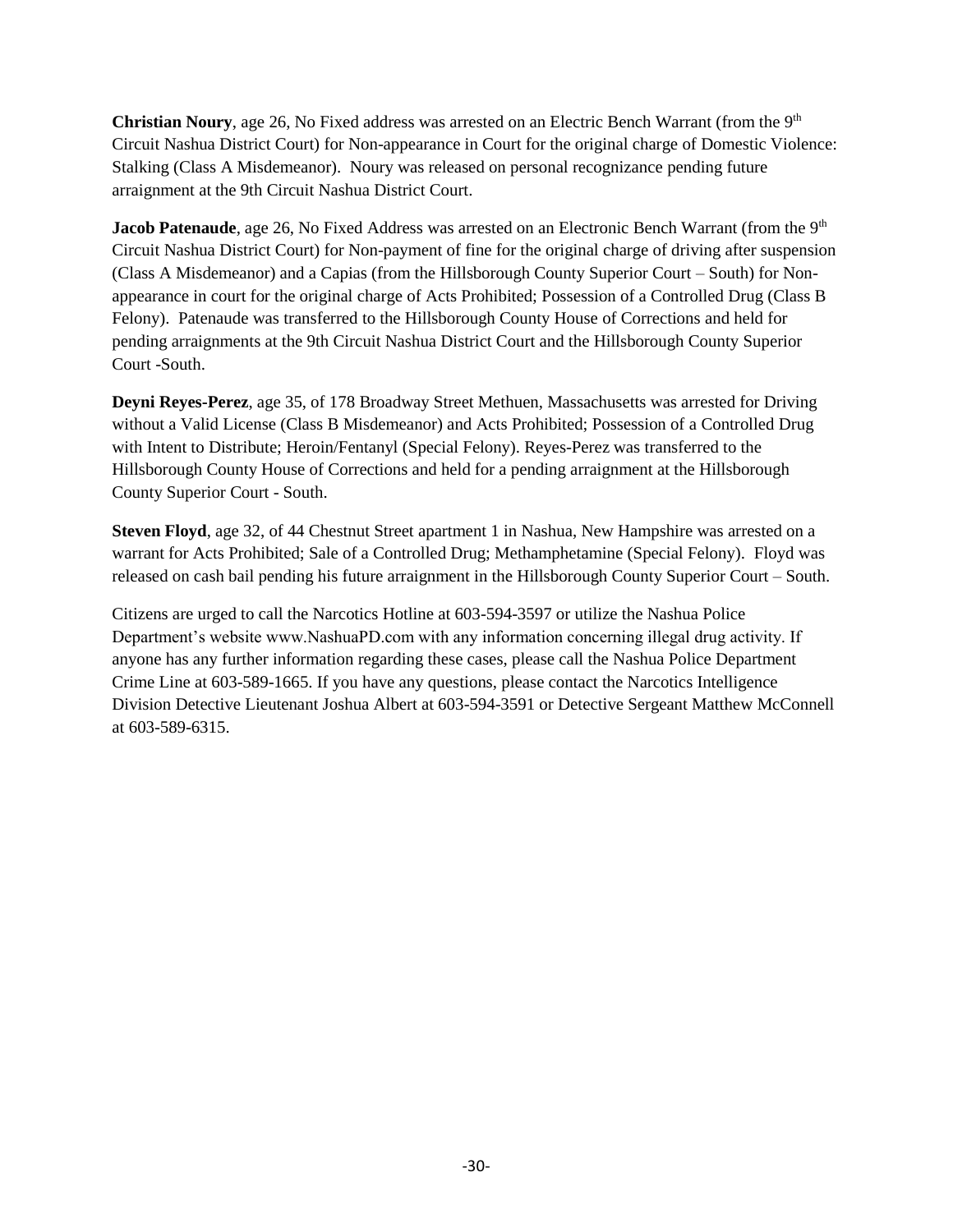

**Burgos** 



**Bynoe** 



Evans



Fernandez



Larson



Lavoie